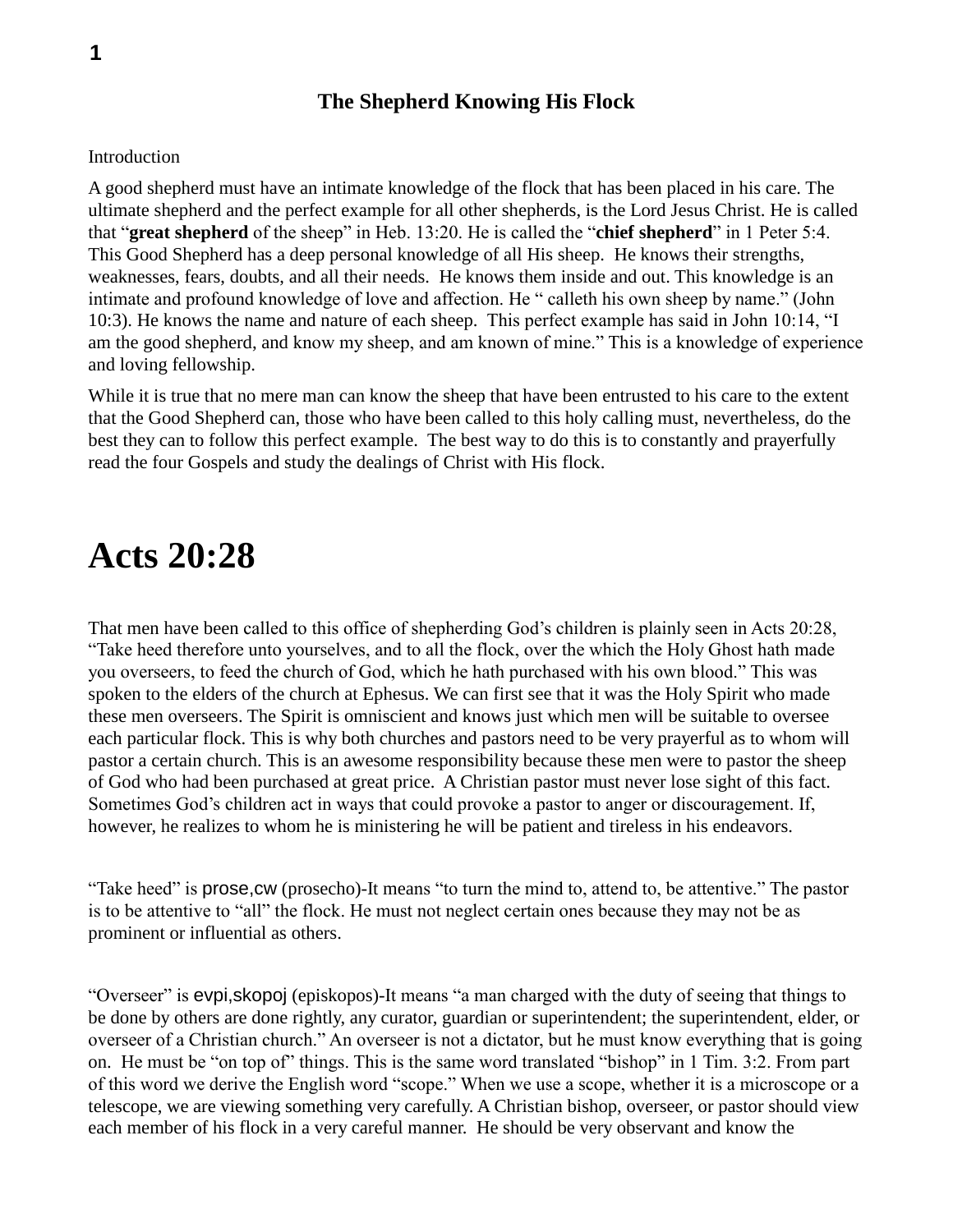strengths, weaknesses, and needs of each of those under his watchcare.

The great English Baptist, John Gill, in commenting on this verse, wrote, "'to feed the church of God'; with knowledge and understanding; and discharge the whole office of faithful shepherds to the flock, by feeding the flock and not themselves, strengthening the diseased, healing the sick, binding up the broken, bringing again that which was driven away, and seeking up that which was lost…"

### **1 Peter 5:2**

In a very important portion of Scripture for anyone in the pastoral ministry, Peter said in 1 Peter 5:1-4:

"The elders which are among you I exhort, who am also an elder, and a witness of the sufferings of Christ, and also a partaker of the glory that shall be revealed: Feed the flock of God which is among you, taking the oversight thereof, not by constraint, but willingly; not for filthy lucre, but of a ready mind; Neither as being lords over God's heritage, but being ensamples to the flock. And when the chief Shepherd shall appear, ye shall receive a crown of glory that fadeth not away."

There is a New Testament Greek word translated "feed" which means primarily "to provide nourishment." That word is bo,skw (bosko). That is not the word that is used here. "Feed" here is poimai,nw (poimaino)- It means "to feed, to tend a flock, keep sheep."

Commenting on this verse, John Gill writes "an acting the part of a bishop or overseer of it, as the word signifies; looking diligently to it, inspecting into the various cases of the members of the church; using diligence to know the state of the flock, and performing all the offices of a careful shepherd; as feeding the flock; and not themselves; strengthening the diseased; healing the sick; binding up that which was broken; bringing again that which was driven away, and seeking that which was lost; watching over them that they go not astray; and restoring of them in the spirit of meekness, when they are gone out of the way; and overlooking both their practices and their principles; admonishing, reproving them for sin, as the case requires; and preserving them, as much as in them lies, from wolves, and beasts of prey; from false teachers, and from all errors and heresies…"

"Taking the oversight" is evpiskope,w (episkopeo)-It means "to look upon, inspect, oversee, look after, care for." This is the verbal form of the word translated "bishop."

## **Jeremiah 23:2**

Sometimes we can learn something that is positive by seeing its opposite negative. We can do that as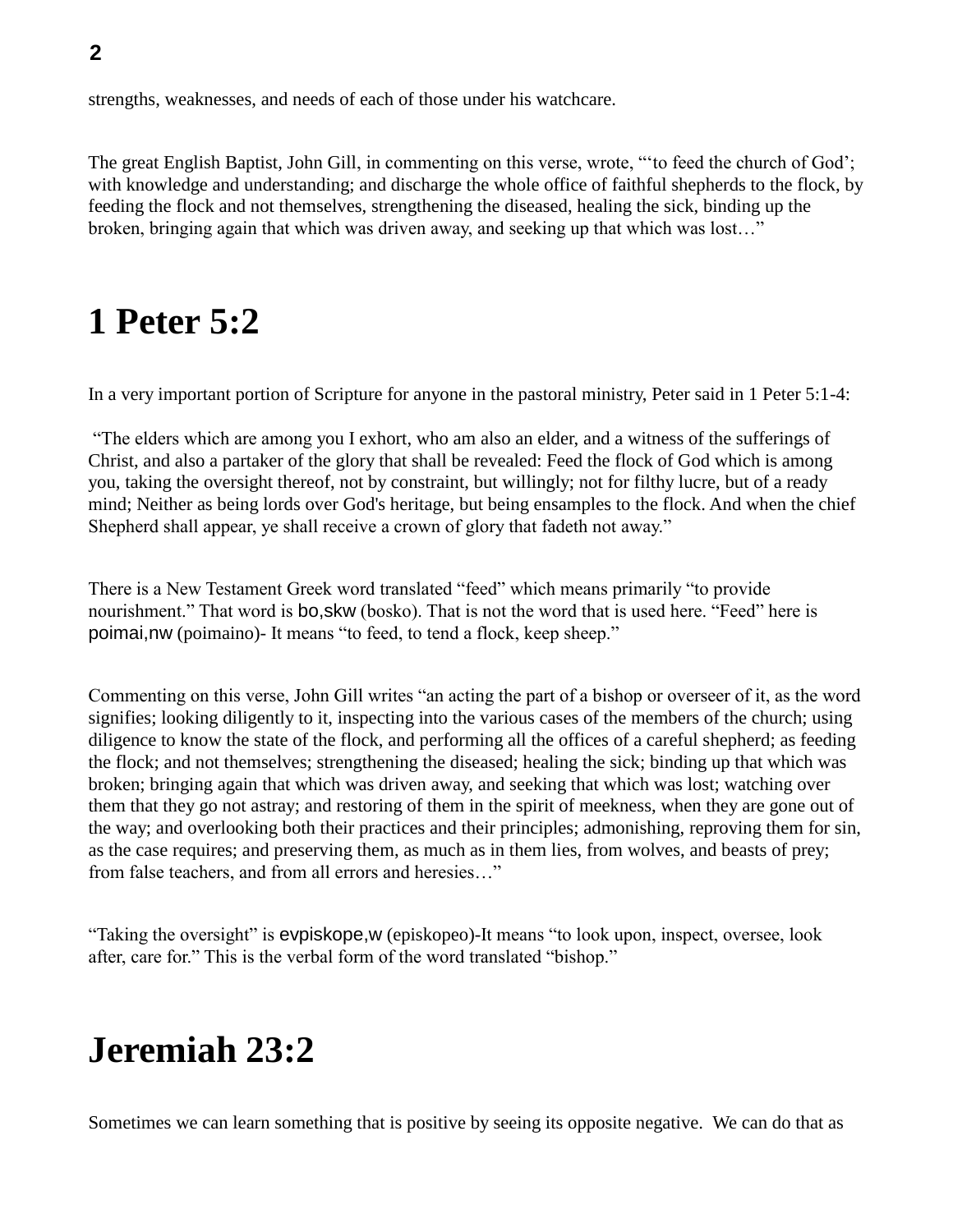we see God's denunciation of some of the leaders of His Old Testament people. The Lord called these leaders pastors. New Testament pastors must also heed these solemn words as they consider their responsibility to the flock of God.

The Lord spoke these words by His prophet in Jeremiah 23:2, "Therefore thus saith the LORD God of Israel against the pastors that feed my people; Ye have scattered my flock, and driven them away, and have not visited them: behold, I will visit upon you the evil of your doings, saith the LORD."

The Hebrew word translated "visit" here is *paqad*. According to the *Theological Wordbook of the Old Testament*, "The basic meaning is to exercise oversight over a subordinate, either in the form of inspecting or of taking action to cause a considerable change in the circumstances of the subordinate..." The word is translated "visit" 57 times in the King James Version. When it is translated that way it almost always has the idea of "making a visitation." This visitation is for the purpose of making a change in the person visited. It is easy to see that the idea here is the same as that of the overseer, bishop, or pastor or the New Testament. God intends for His shepherd to "make visitations" to His people for the purpose of producing change in them. This scripture is very similar to James 1:27, "Pure religion and undefiled before God and the Father is this, To visit the fatherless and widows in their affliction, and to keep himself unspotted from the world." The word translated "visit" here is evpiske, ptomai (episkeptomai). It means, "to visit in order to see how one is."

### **Proverbs 27:23**

There is a verse in the Old Testament that speaks of diligence on the part of shepherds and herdsmen. Christian pastors can learn much from this verse as they apply it to the people of God who have been committed to their trust. Proverbs 27:23 says, "Be thou diligent to know the state of thy flocks, and look well to thy herds."

Applying this verse to Christian pastors, John Gill says, "then it must become the indispensable duty of pastors of churches to take heed to the flock of God committed to them, and to look into their state and condition, and provide for them, and feed them with knowledge and understanding."

I would like to make a **very practical suggestion** as to how pastors can know the state of those under them in the Lord. I would suggest that each pastor **pray over the membership list** of the church he pastors at least once a week. As you go over the prayer list, bringing each member **by name** before the Lord, you will be compelled to reflect on each of their needs and conditions. Do not be in a hurry as you do this. Ask the Lord for wisdom and insight as you deal with each member of the flock. Take the time to write down what the Lord shows you. Think about each member at length and consider ways that you can help him or her to grow spiritually. Hebrews 10:24 says, "And let us consider one another to provoke unto love and to good works…" The word translated "consider" is katanoe,w (katanoeo). It means "to consider attentively, fix one's eyes or mind upon." Pastors must employ this kind of diligent attention to each member of their flocks if they are to be effective. In this particular instance the pastor is to consider attentively how to motivate the particular brother or sister to love and good works. What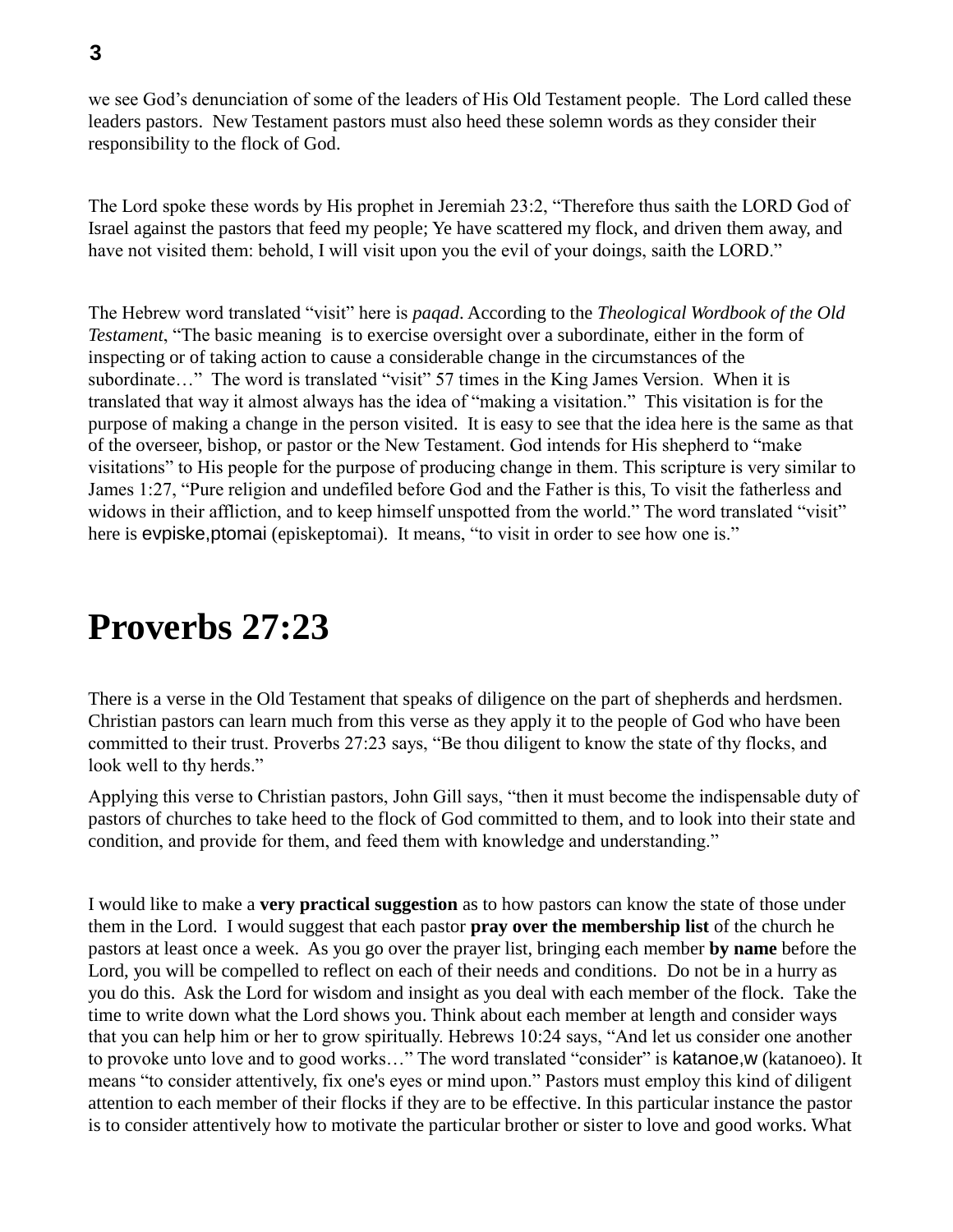may work with one person may not work with another.

# **The Ox**

All that we have considered is very serious. To be an effective shepherd of God's flock, a man has to be very diligent and hard working. The Bible often refers to Christian pastors as oxen. Instances of this can be found in 1 Cor. 9: 9, 10, and in 1 Tim. 5: 17, 18. It is a great blessing when the churches of the Lord Jesus Christ have such men as pastors. When we do our best to be diligent, we have the confidence that the Lord will bless His people and give them a measure of spiritual prosperity.

David's prayer for the people of God as expressed in Psalm 144:14 was "That our oxen may be strong to labour; that there be no breaking in, nor going out; that there be no complaining in our streets." May that be our prayer today!

As we come to the end of our way may we be able to say with the shepherd, Jacob, as he expostulated with Laban in Genesis 31:38-40, "This twenty years have I been with thee; thy ewes and thy she goats have not cast their young, and the rams of thy flock have I not eaten…Thus I was; in the day the drought consumed me, and the frost by night; and my sleep departed from mine eyes."

May we know our flocks well enough to be able to say again with Jacob in Genesis 33:13 "… My lord knoweth that the children are tender, and the flocks and herds with young are with me: and if men should overdrive them one day, all the flock will die." It is a wise pastor who knows how to lead his flock to green pastures, but who does not drive them at a pace which is beyond their capacity.

May we know our flocks well enough that we will consider their condition and skillfully deal with them as individuals. Some sheep need strong exhortation and rebuke. Some sheep need tender care and comfort. As Paul said in 1 Thessalonians 5:14, "Now we exhort you, brethren, warn them that are unruly, comfort the feebleminded, support the weak, be patient toward all men." The word translated "unruly" means "disorderly, out of ranks." Such individuals are to be confronted and warned or admonished. The word translated "feebleminded" means "fainthearted." They are to be comforted. They are to be encouraged and consoled. The "weak" are infirm or feeble, either in body or spirit. They are to be "supported." The very rich word which is translated "support" means "to keep one's self directly opposite to any one, hold to him firmly, cleave to, paying heed to him." In this case we are quite literally holding one up, and keeping him from falling. As shepherds of God's people we must be "patient" toward those in every condition. The word translated "patient" here means "to be of a long spirit, not to lose heart."

#### **20/20 Vision**

To know those we labor among we must find some time to spend with them, both at church and in other